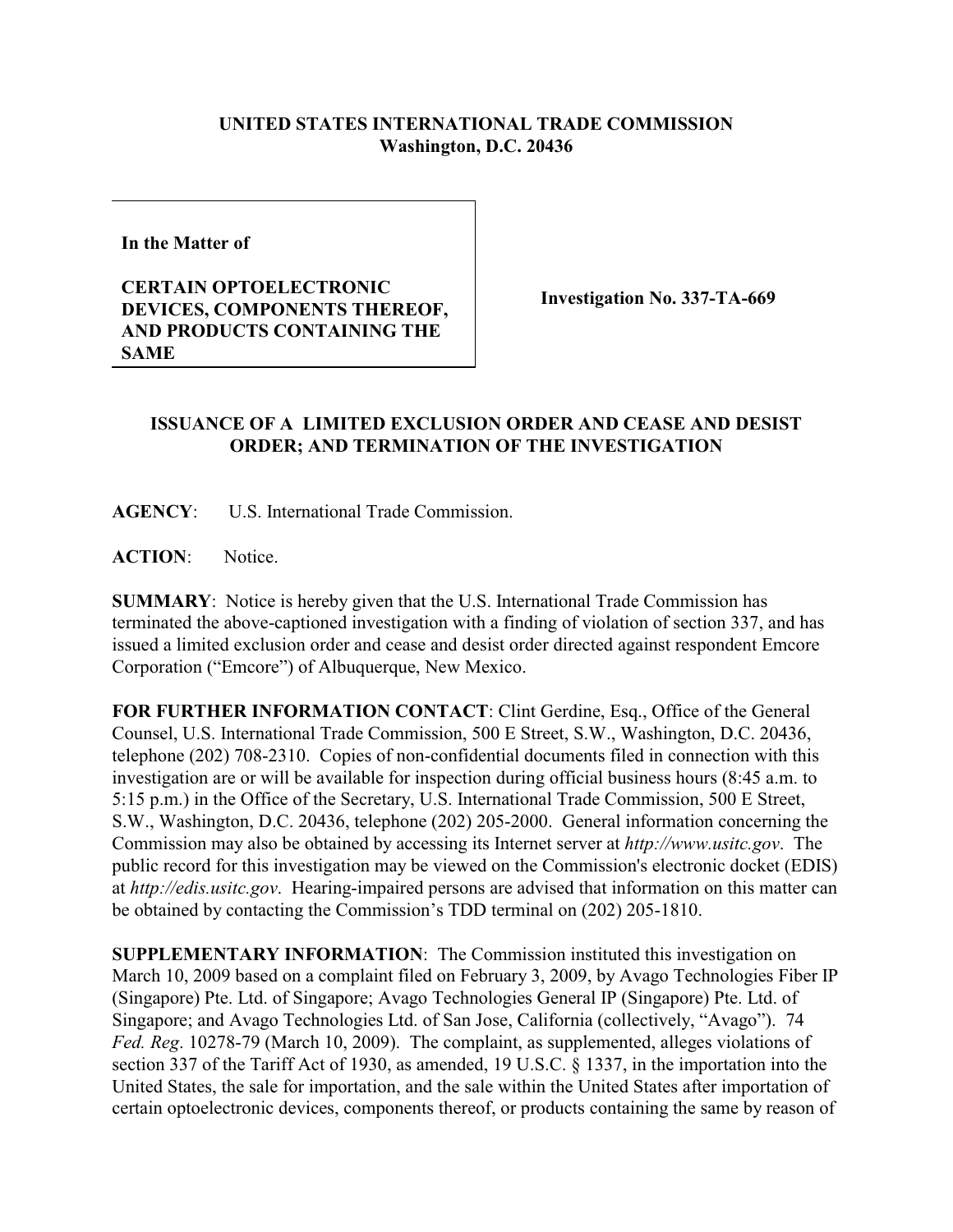infringement of certain claims of U.S. Patent Nos. 5,359,447 ("the '447 patent") and 5,761,229 ("the '229 patent"). The complaint further alleges that an industry in the United States exists as required by subsection (a)(2) of section 337. The complaint names a single respondent, Emcore Corporation ("Emcore") of Albuquerque, New Mexico.

 On December 7, 2009, the Commission issued notice of its determination not to review the presiding administrative law judge's ("ALJ's") initial determination ("ID") granting Avago's motion for summary determination on ownership of the asserted patents.

On March 12, 2010, the ALJ issued his final ID finding a violation of section 337 by Emcore by reason of infringement of one or more of claims 1, 2, 3, and 5 of the '447 patent. The ALJ found no violation of section 337 with respect to the '229 patent. He also issued his recommendation on remedy and bonding during the period of Presidential review. On March 29, 2010, Emcore filed a petition for review of the final ID. The Commission investigative attorney ("IA") and Avago filed responses to the petition on April 6, 2010. On May 13, 2010, the Commission issued notice of its determination not to review the ALJ's final ID finding a violation of section 337, and requested written submissions on the issues of remedy, the public interest, and bonding from the parties and interested non-parties. 75 *Fed. Reg.* 28060-61 (May 19, 2010).

On May 24 and June 1, 2010, respectively, complainant Avago, respondent Emcore, and the IA filed briefs and reply briefs on the issues for which the Commission requested written submissions.

The Commission has made its determination on the issues of remedy, the public interest, and bonding. The Commission has determined that the appropriate form of relief is both: 1) a limited exclusion order prohibiting the unlicensed entry of optoelectronic devices, components thereof, and products containing the same that are covered by one or more of claims 1, 2, 3 and 5 of the '447 patent, where the infringing optoelectronic devices, components thereof, and products containing the same are manufactured abroad by or on behalf of, or are imported by or on behalf of, Emcore, or any of its affiliated companies, parents, subsidiaries, licensees, contractors, or other related business entities, or successors or assigns; and 2) a cease and desist order prohibiting Emcore from conducting any of the following activities in the United States: importing, selling, marketing, advertising, distributing, offering for sale, transferring (except for exportation), and soliciting U.S. agents or distributors for, optoelectronic devices, components thereof, and products containing the same that are covered by one or more of claims 1, 2, 3, and 5 of the '447 patent.

The Commission further determined that the public interest factors enumerated in section 337(d)(1) (19 U.S.C. § 1337(d)(1)) do not preclude issuance of the limited exclusion order or the cease and desist order. Finally, the Commission determined that a three (3) percent bond of the entered value of the covered products is required to permit temporary importation during the period of Presidential review (19 U.S.C. § 1337(j)). The Commission's orders and opinion were